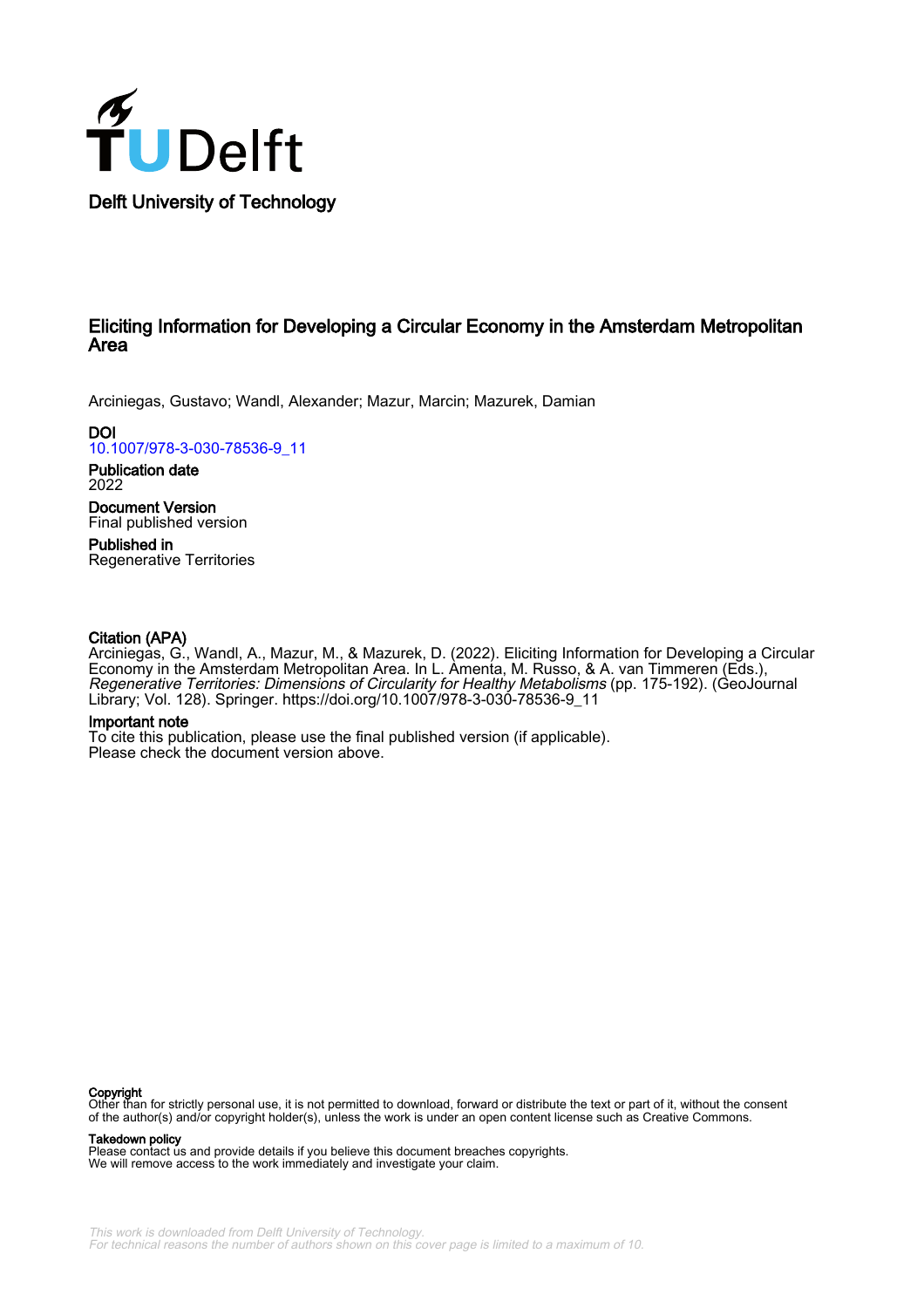# **Chapter 11 Eliciting Information for Developing a Circular Economy in the Amsterdam Metropolitan Area**



**Gustavo Arciniegas [,](https://orcid.org/0000-0002-9211-5467) Alexander Wandl [,](https://orcid.org/0000-0003-1163-0529) Marcin Mazur [,](https://orcid.org/0000-0002-3597-0184) and Damian Mazurek**

### **11.1 Introduction**

Accomplishing circularity in metropolitan areas involves planning, co-designing, and implementing spatially explicit interventions with a multitude of stakeholders who are required to work with waste and resource management information (Arciniegas et al., [2019;](#page-16-0) Remøy et al., [2019\)](#page-18-0). Waste management data is often communicated using Sankey diagrams (e.g., Clift et al., [2015;](#page-16-1) Mairie de Paris, [2017\)](#page-17-0), which depict cities as black boxes where flows enter, are transformed or stored, and then either directly consumed or exported. However, what occurs in the black box remains unknown to the decision-maker. An interactive cartographic and therefore spatially precise representation of (waste) streams constitutes a way to enable stakeholders to formulate waste management strategies based on this enhanced spatial understanding of waste streams in a city or region. Furthermore, a cartographic representation of waste streams allows overlay with other data, for example, zoning and development plans of cities and regions. This overlay enriches the possibility to rethink waste management strategies, focusing more on reusing as well as establishing local synergies than seeing the waste of one activity as the resource of another activity. Therefore, this chapter addresses the following research question:

G. Arciniegas  $(\boxtimes) \cdot$  A. Wandl Department of Urbanism, Faculty of Architecture, Delft University of Technology, BL Delft, The Netherlands

A. Wandl e-mail: [a.wandl@tudelft.nl](mailto:a.wandl@tudelft.nl)

M. Mazur · D. Mazurek

D. Mazurek e-mail: [d.mazurek@twarda.pan.pl](mailto:d.mazurek@twarda.pan.pl)

Department of Rural Geography and Local Development, Institute of Geography and Spatial Organization, Polish Academy of Sciences, Warsaw, Poland e-mail: [m.mazur@twarda.pan.pl](mailto:m.mazur@twarda.pan.pl)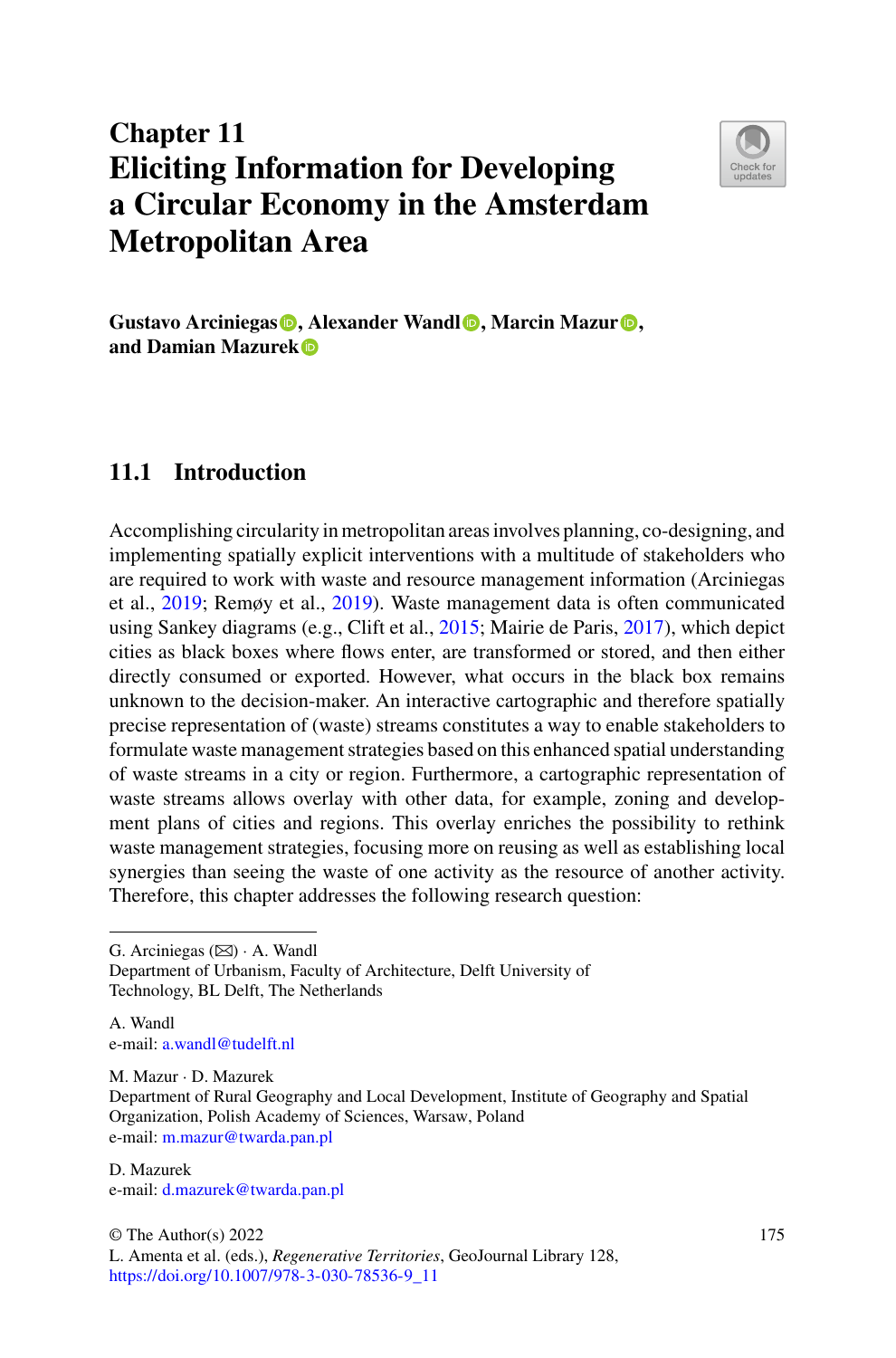*Can spatial planning and waste management digital information be used to portray and communicate information on streams of resources, materials and waste?*

This chapter focuses on the digital representation and specific use of different types of information in a digital spatial decision support tool that aims to help decision-makers through stages of the collaborative process that begins at problem identification and status quo understanding, and finishes at the proposed circular economy (CE) strategies for a peri-urban area. The tool is called the Geodesign Decision Support Environment (GDSE) and is implemented as an interactive web application aimed to support the process of co-developing spatial strategies for quantitatively reducing waste flows, thereby promoting and advancing circularity in the Amsterdam Metropolitan Area (Arciniegas et al., [2019\)](#page-16-0). The way in which information is modeled and presented in the tool is largely based on the geodesign methodology (Steinitz, [2012\)](#page-18-1), and is specific to individual stages of the planning process. The GDSE presents information relevant to a study area through different mediums, namely web maps and charts to describe the study area, Sankey diagrams linked with dynamic vector flow maps to portray its resource flow streams, and the integration of the above to portray and assess the scenarios developed jointly by the stakeholders.

#### **11.2 Circular Economy, Spatial Planning and Cartography**

#### *11.2.1 Circular Economy and Spatial Planning*

In the last decade, more and more cities have recognized their crucial role in addressing the climate crisis, aiming for a "green recovery," achieving a "green deal," respecting the planetary boundaries or one of the many more "headlines" used to trigger and steer a more sustainable urban development. Cities are accounting for up to 80% of greenhouse gas emissions, two-thirds of the total energy demand, and 50% of waste generation globally; therefore, it is not surprising that circular economy strategies are recurrently part of urban and regional sustainable development policies. As cities become key players in the circular economy discourse, spatial planning is increasingly viewed as an instrument to integrate circular economy with other policy fields. Spatial planning aims to redevelop and adapt physical, sociocultural infrastructure, the economy, and the environment into its built form as well as the planning and development process (van der Leer et al., [2018\)](#page-17-1). As Williams [\(2020\)](#page-18-2) puts it, "spatial planning needs to intervene in markets to provide space for low-value, circular activities and enable the localized looping of resources within city-regions. … support infrastructure needed for circular actions and ensure urban form continues to support circular systems adopted." The often unanswered question is "where does this all need to happen?" All the plans need to land in physical locations. Both cartography and geographically informed co-creation play a crucial role in this decision process, as we will demonstrate in the remainder of this chapter.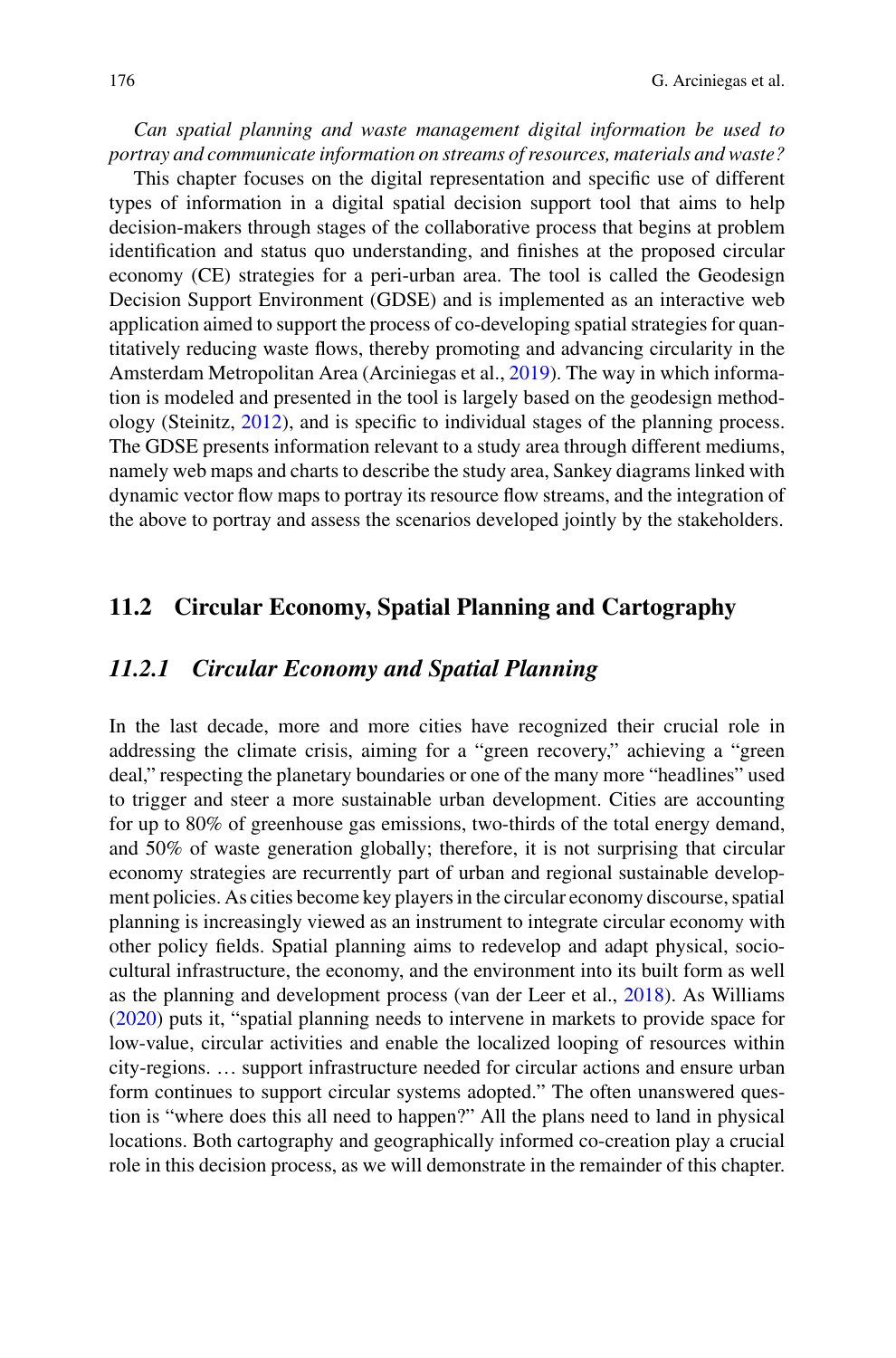#### *11.2.2 Interactive Cartography for Spatial Planning*

The tool presented in this chapter, the GDSE, is used for involving stakeholders in the process of active co-creation of waste management strategies, which exemplifies practical implementations of the Geodesign concept. This approach derives directly from theoretical spatial planning considerations in the era of a widespread use of Information and Communication Technologies (ICT) and Geographical Information Systems (GIS) (Geddes, [1947;](#page-17-2) McHarg, [1969\)](#page-17-3). This section follows the evolution of views on the role of cartography in the creation and communication of spatial information. The onset of establishing a framework for analyzing how maps work and perceiving cartography as a science is commonly linked to Arthur Robinson's publication *The Look of Maps* (1952). The so-called "theoretical revolution" in cartography consisted of reorienting the goals from recognizing historically changing conventions to identifying mechanisms determining the functioning of a map and working out methods for increasing its effectiveness. This could be achieved through an in-depth analysis of important elements of the system, in line with the prevailing notion of scientific positivism.

Initially, the aim was to establish principles for a precise presentation of information by means of a spatial, universal manner, detached from the specific content of a map (Arnberger, [1970\)](#page-16-2). Robinson [\(1952\)](#page-18-3) introduced the concept that the function of maps is to communicate their concrete content to the people (Board, [2017\)](#page-16-3). The classical transmission of information theory (Hartley, [1928\)](#page-17-4) assumed that cartography should be perceived as the transmission of information concerning specific fragments of reality encoded in the form of data and then not only transcoded in relation to requirements of a specific medium such as the map (visualization stage) but also decoded by the map user (perception stage). The role of cartography is to refine the methods of encoding such information to reach the user least distorted by the information noise occurring at the stages of visualization and perception (Robinson & Petchenik, [1976\)](#page-18-4). Early in these stages, the information noise can be caused not only by the map editor's inappropriate conduct but also by a deliberate generalization and symbolization of data. Consequences of these actions include generalization, simplification, and partial distortion of transmitted information. Nevertheless, benefits emerge as reducing the uncontrolled and individually determined distortion of information while perceiving the map content. At this stage, the users' thought processes as synthesizing or abstracting are rather irrelevant. Thus, informativeness and legibility of a map are closely related to each other, establishing a form of negative feedback, and should be considered cumulatively.

Following the communication paradigm, the cartographic transmission of information was considered more broadly compared to the formal approach. However, while significant impacts of receiving information from the map on the final efficiency of transmission were acknowledged, the map user was still regarded as a passive recipient of encoded information; thus, being more a map reader rather than a user. Additionally, it was assumed that the map's author possesses objective knowledge on the presented fragment of reality, and map editing consists merely of an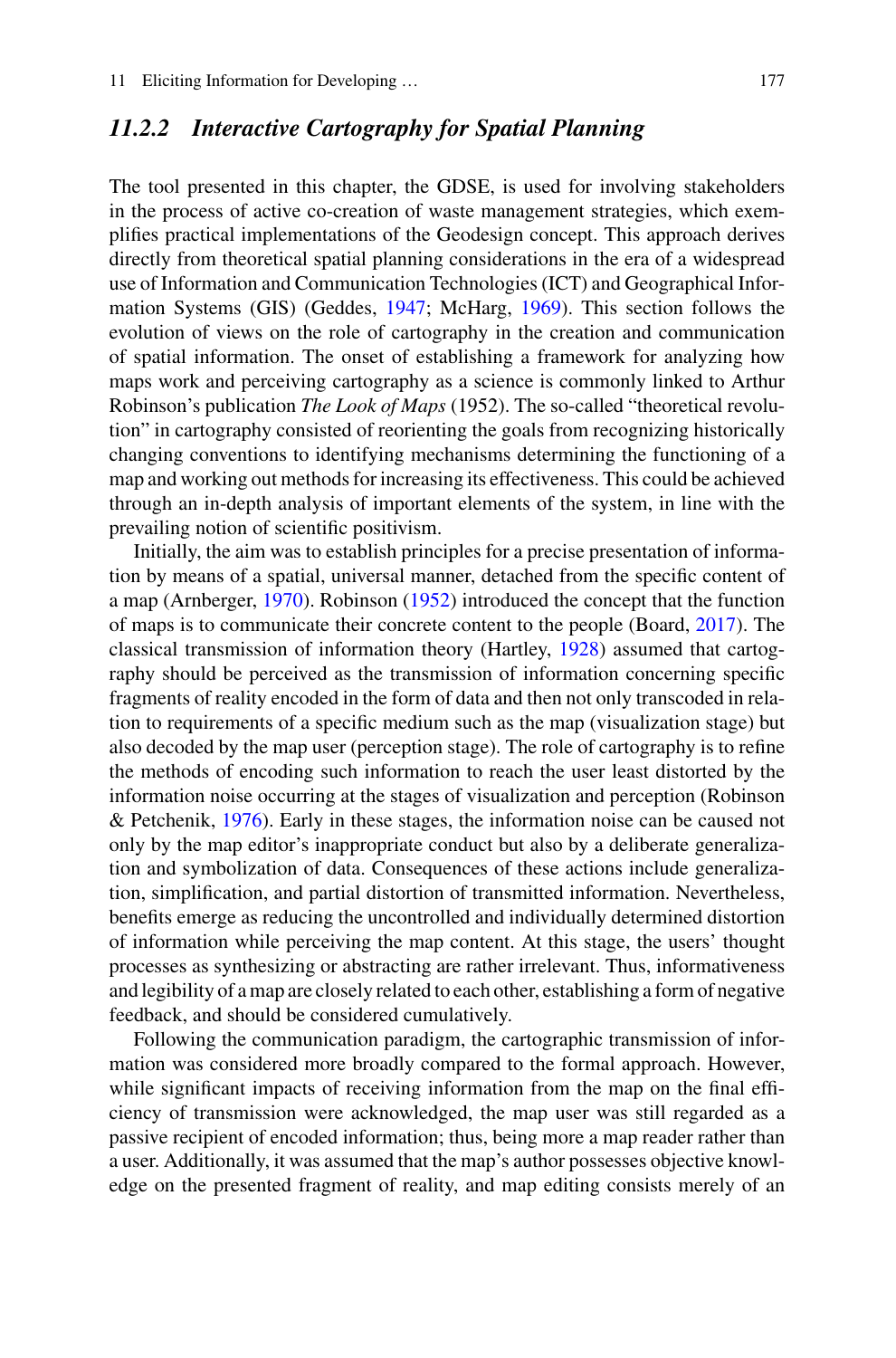appropriate application of specific visual graphics' principles (Bertin, [1967;](#page-16-4) Dent, [1972\)](#page-17-5).

In the following years, there were significant changes concerning this view, being an aftermath of geography's abandoning the neo-positivist pursuit for one universal truth through reductionism—understanding a complex phenomenon by developing knowledge on its isolated essential elements—in favor of the postmodern paradigm. Considering the possibility of employing cartography in spatial planning, these shifts in viewpoints proved crucial. Particular models regard cartographic communication as a unidirectional linear transfer of information. Reducing the possibility of feedback was an obvious consequence of the fact that models were devised at a time when the dominant medium for maps was paper and the scope for receiving feedback from map users was considerably confined. This remark became a crucial step toward further developing cartographic theory. In the next decades, the communication paradigm was depriving such assumption, ultimately being undermined and numerous attempts for its substitution occurred. In consequence, in cartography, a slightly different, broader view on the process of cartographic transmission of information gradually developed and became prevailing over time. This notion is formed by a whole group of theoretical concepts that share a common feature of shifting attention from cartographic editing toward map users. This reorientation of approach is closely related to the increase in popularity of the term "cartographic method of research" (Salishchev, [1955\)](#page-18-5). As opposed to cartographic methods of presentation, it allows the active participation of map users in cartographic information transfer (Montello, [2002\)](#page-17-6). During this process, not only information noise may arise, but also some "informative added value" (MacEachren, [1995\)](#page-17-7). Information obtained as a result of using the map depends on the questions posed by its user, who provides the map with desired content (Olson, [1984\)](#page-17-8). It is thus individualized, embedded in the context of the map user's conceptual model. Consequently, there are no universal map editing principles that would be optimal for every user. Furthermore, the map user can acquire answers to questions that go beyond the author's initial purpose. Therefore, the map provides the possibility of obtaining information on a specific matter rather than a particular message (Keates, [1996\)](#page-17-9).

The role of the map's author in the process of cartographic information transfer has been perceived more broadly than in the assumption of cartographic method of presentation. Evidently, the cartographer's knowledge on the map's subject cannot be complete nor presented objectively (Perkins, [2017\)](#page-17-10). Therefore, it has become reasonable that the map's author may also act as its user—who, by means of implementing cartographic methods of research—may obtain new information or adjust prior perception of the surrounding reality. The trend of increasing appreciation associated with the role of map users was rooted in the cognitive approach (Aslanikashvili, [1974;](#page-16-5) Salishchev, [1975\)](#page-18-6). This research was characterized by a holistic view upon potentials of obtaining information based on a map, regarded as a coherent system of signs. The stage of map perception was in this case treated much more broadly than in the communication paradigm. It not only included psychophysical determinants attributed to reception of visual stimuli, but also a number of thought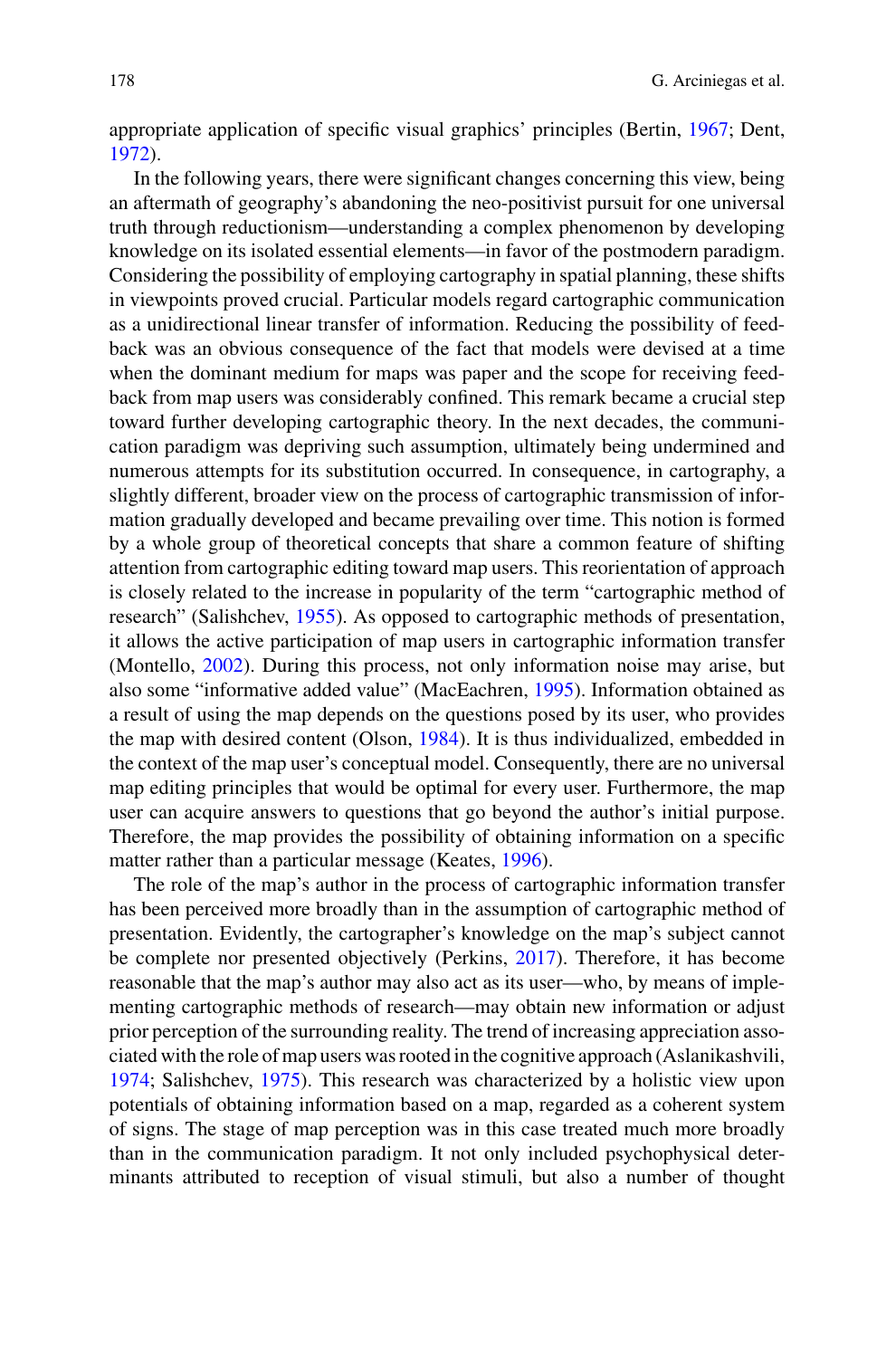processes enabling interpretation of received information in the context of individual experience, conceptual models and map user's imagination. The consequence of accepting the individualized character of using a map was the rejection of reductionism in research, which was aimed at optimizing individual signs to produce one universal map. The map began to be compared to other sources of learning about the surrounding reality. It has thus been treated as a model depicting reality in a formalized, logical, simplified, and purposeful manner, considering only the attributes relevant to a particular objective. By means of the above-mentioned characteristics, one becomes acquainted with a certain aspect of reality's structure, which in the case of maps is mostly the spatial aspect (Czerny, [1993\)](#page-16-6). The cognitive approach also embraces the semiotic concept (Freitag, [1971\)](#page-17-11), in which cartography is compared to a language (Pravda, [1994\)](#page-17-12). Semantic principles in this case define the meaning of individual cartographic signs (words), which can be expressed by means of a legend (dictionary). Rules of syntactics describe how these signs are constructed using elementary graphic variables (alphabet) (Bertin, [1967\)](#page-16-4), and relations between them (grammar). The principles of pragmatics define the purpose and function of a map, i.e., the conceptualization and expression of reality by the map's author, features of a potential group of its end users along with anticipated circumstances and purposes of use (non-verbal context of a language communicate).

During the 1990s, the process of convergence of communication and cognitive approach was triggered, which is natural as each cognition requires flow of information (Berlant, [1992\)](#page-16-7). The crucial difference relies on emphasis as principle. These basic, apparently contradictory, viewpoints are simply stressing syntactic (in communication approach) or semantic and pragmatic (in cognitive approach) relationships. While the Internet with a widespread use of the World Wide Web became a major medium for cartography since the mid-1990s (Peterson, [2007\)](#page-17-13), another wave of attempts to develop cartographic theory occurred and convergence of communication and cognitive approach even accelerated, which is also strictly linked to ICT and GIS tools development. A smooth transition between transmission of spatial information and its visualization takes place in three dimensions of map using: the purpose of use (from reading a known to discovering unknown spatial information), the target group of users (from general public to the individual needs of the author) and the flexibility of use (from traditional maps to *interactive dynamic maps*).

Being in use since the 1990s, mapping means made it more feasible for anyone than ever to be a cartographer for his own purpose (Muehlenhaus, [2014\)](#page-17-14). Simultaneously, maps are ideal for dissemination and consumption of spatial aspects of information because their graphical format of complex spatial patterns provides an immediate visual summary that can inform (or misinform) (Kent, [2017\)](#page-17-15). Also, a map-maker receives from a map user immediate feedback concerning information disseminated via a map, even if it is not the same person. Thus, a constant evolution of maps triggers cartographic creativity and diversity as cartographic communication can nowadays simply become a "cartographic dialogue." This is reflected in the theory of cartography as well, where map using became to be perceived as another, equivalent ending of the same continuous axis.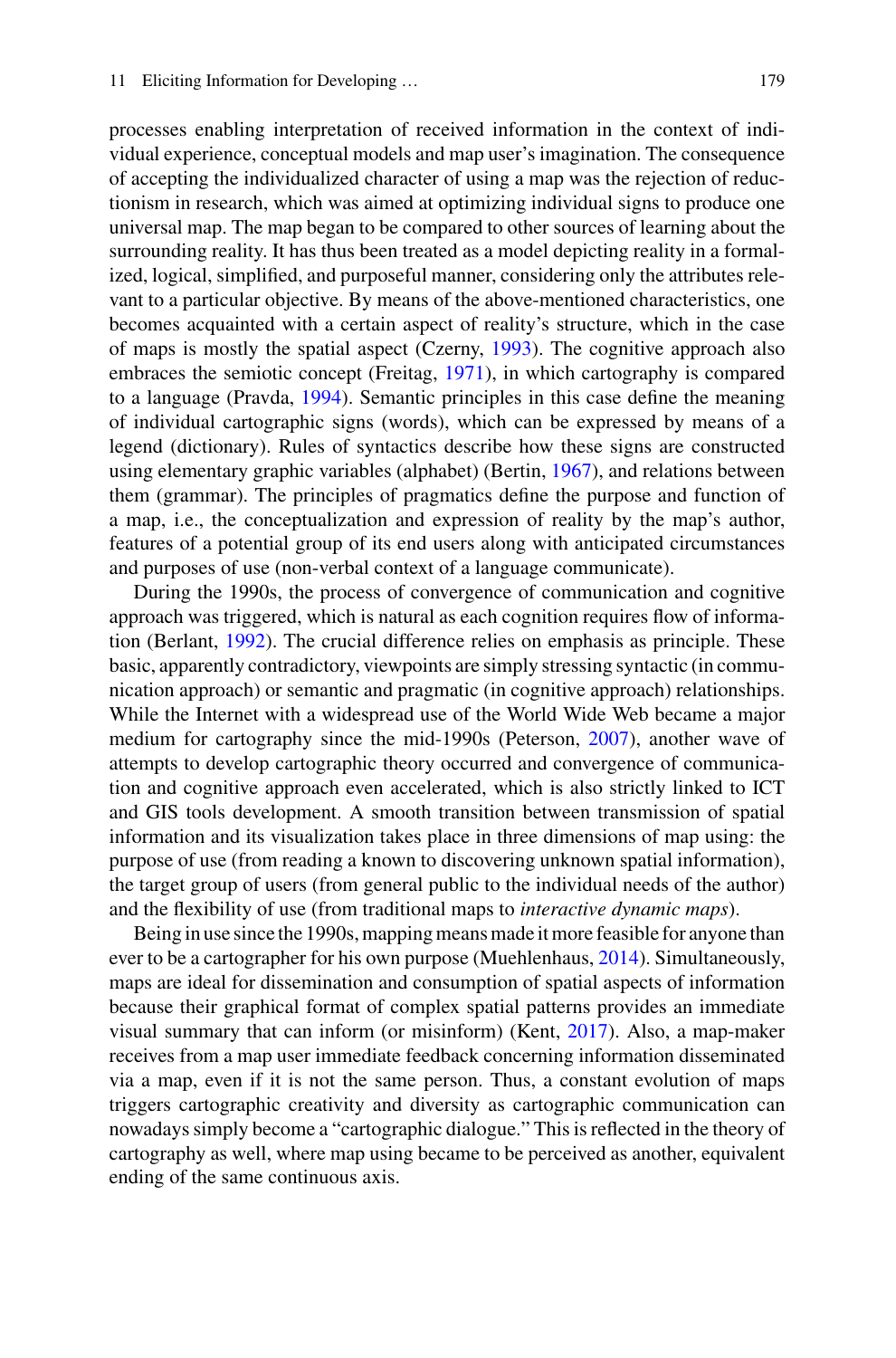Some cartographers go even further. Attracted by the epistemological break introduced by Harley [\(1989\)](#page-17-16) as critical cartography, they claim that currently the entire purpose of designing maps is to provide quick visual delight and nothing more (Field, [2014\)](#page-17-17). While the medium of web mapping is designed to be ephemeral, there is a diminishing return on the time spent on their aesthetics and a good design of maps is disappearing in a current age (Muehlenhaus, [2014\)](#page-17-14). Nevertheless, even if the map user is the same person as the map-maker, successful map using requires providing a meaningful product.

Perceiving cartography as a science has evolved gradually. The last decades have seen the development of a broad view of its subject. As an aftermath, today's maps, which are not preserved on any solid medium (hard copy) by the author and its impact on undertaking concrete actions for spatial planning, perfectly fit into the existing concepts. In turn, the development of a cartographic methodology allows the map user to obtain increasingly accurate and precise answers to the questions raised. However, it was only the dynamic development of ICT and GIS that facilitated, accelerated, and disseminated this process in practice, granting the aforementioned theoretical concepts and progress in the methodological field a strictly applicative dimension. The following sections describe map use within the GDSE for the inclusion and activation of stakeholders in the spatial planning process, which is one of the numerous examples of possibilities to widely benefit from achievements in the field of "interactive" cartography for practical purposes.

#### *11.2.3 Representing Waste Management Information*

This chapter deals with the representation of waste management information, particularly flows of materials and waste between actors, and spatially explicit strategies that aim to reduce quantities of waste generated in these flows. Information on flows of resources is typically represented by Sankey diagrams. A Sankey diagram is a well-known type of flow diagram in which the width of the arrows is proportional to the flow rate, and emphasizes the major transfers or flows within a system. Sankey diagrams are often used to represent inputs, useful output, and wasted output, but do not give an indication of the spatial component, or detailed spatial patterns, of these flows. Figure [11.1](#page-7-0) exemplifies how Sankey diagrams are currently used to visualize waste streams for three European cities: Paris, London, and Amsterdam.

The Paris Circular Economy Plan 2017–2020 describes the city's commitment to implement a circular economy, and the targets set targets to advance toward developing it (Mairie de Paris, [2017\)](#page-17-0). To describe the current flows of materials entering and leaving Paris in 2015, the report utilizes aggregated Sankey diagrams that show the major flows of materials and waste (see Fig. [11.1a](#page-7-0)). This study also provided a "first portrait of emerging forms of economy," which were mapped using an interactive map of services provided by these "new forms of economy" and available online on the website of the Paris Urban Planning Agency (APUR, [2020\)](#page-17-18). This map shows a point cloud portraying the potential services these economies produce and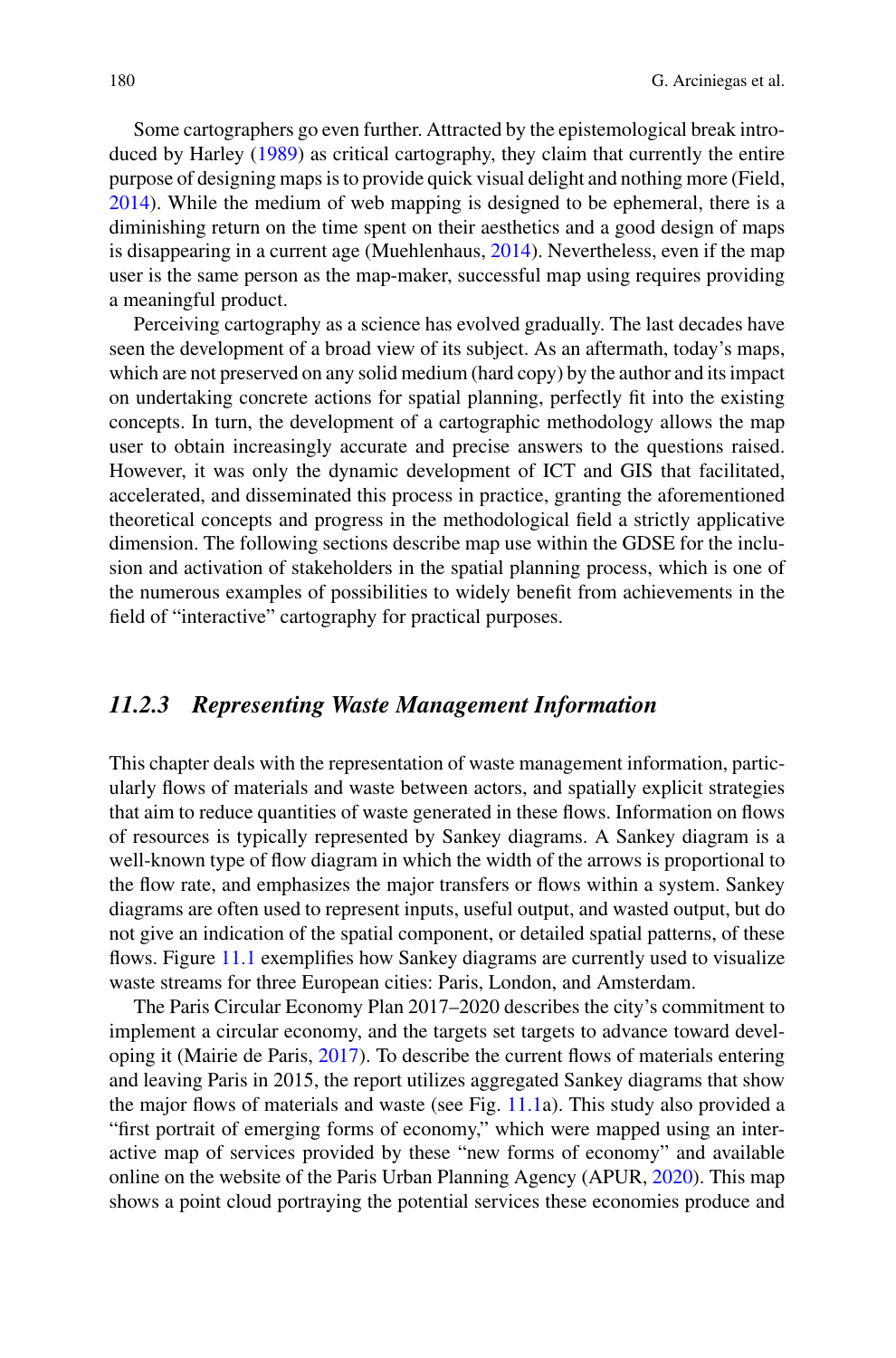

<span id="page-7-0"></span>**Fig. 11.1** Examples of resource flow visualizations using Sankey diagrams: (a) total amounts of waste flowing in and out of the Metropolis of Greater Paris (Urban Metabolism of Paris, 2019). (b) Urban metabolism of London in 2000. (c) MFA for organic waste (t/year) in Amsterdam visualized through a Sankey diagram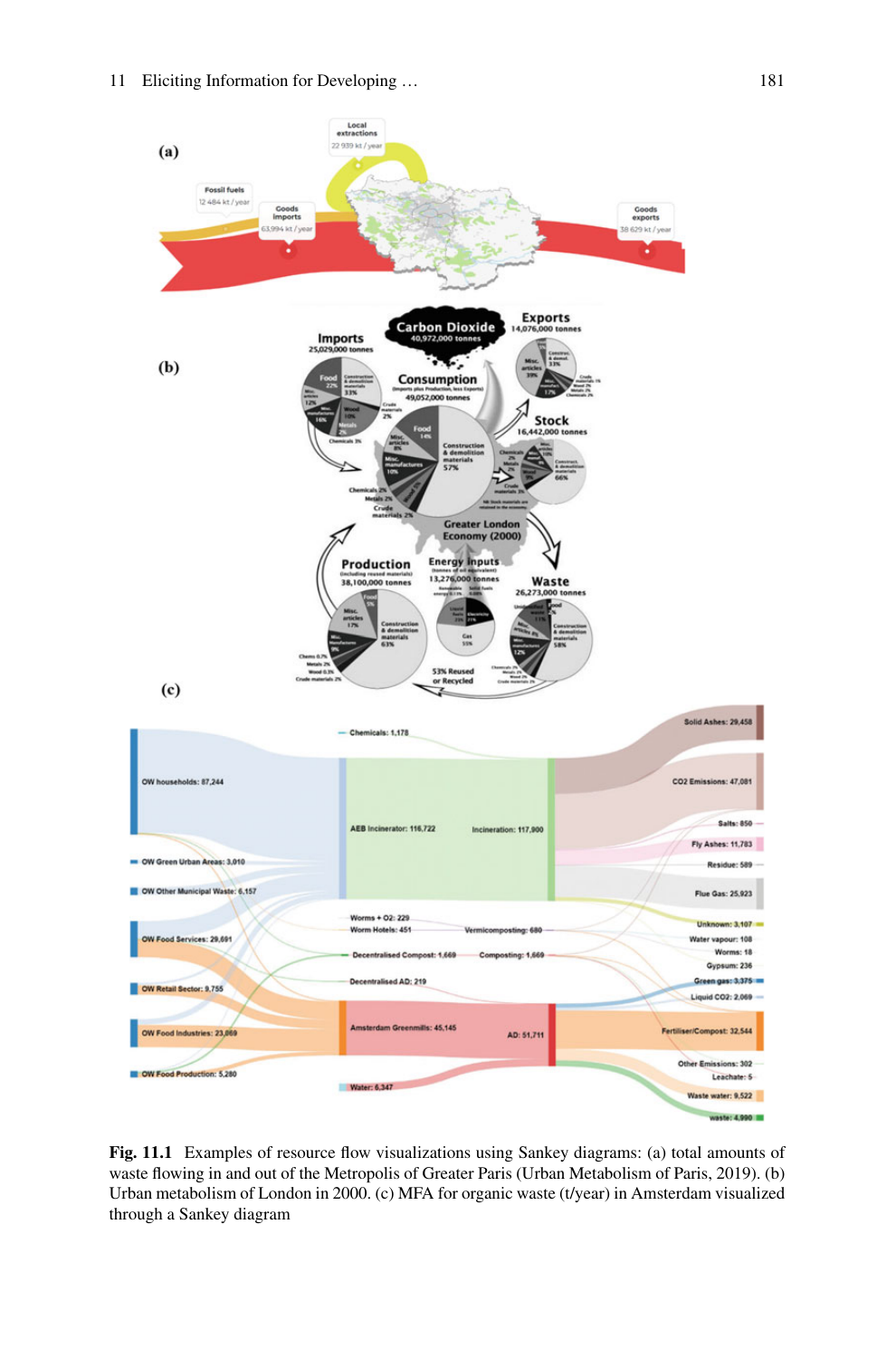classifies them into categories, such as food, mobility, coworking, fablabs, resource centers, recycling centers, and accorderies.

As a second example, the city of London has set the circular economy goal to generate by 2036 net benefits of at least £7 billion every year. To address this goal, the London Waste and Recycling board (LWARB) published in 2017 the Circular Economy Route Map as the main plan of action to accelerate the circular economy across London. This plan reports total aggregated amounts of waste generated for waste themes, such as built environment, food, textiles, electricals, and plastics; and provides guidance for the acceleration of London's transition to become a circular city and it recommends actions for stakeholders (LWARB, [2017\)](#page-17-19). In 2018, the Greater London Authority (GLA) published its London Environment Strategy, covering, among several environmental themes, energy, waste, and the transition to a low carbon circular economy (GLA, [2018\)](#page-17-20). The total amount of municipal waste produced in London is reported and its major waste stream contributors identified as green garden waste and common dry recyclables (paper, card, plastics, glass and metal), food waste, and plastic packing. In a broader context, a working paper prepared by the Government Office for Science discusses urban metabolism and its implication for environmental sustainability for, among other UK cities, London. In this working paper, urban metabolism is understood as the inflows of material and energy resources, the outflows of wastes and emissions, and the retention of materials as stock in the built environment and infrastructure (Clift et al., [2015\)](#page-16-1). This study uses results from an earlier analysis of urban metabolism in London by Best Foot Forward (2002), which delivered aggregated non-spatial results for material flows (construction and demolition, miscellaneous articles, food, and miscellaneous manufacturers, wood, gas, liquid fuels, unidentified waste, crude materials, metals, chemicals, electricity) in the Greater London Area in terms of imports, exports, consumption, production, energy inputs, waste, and stock (see Fig. [11.1b](#page-7-0)).

The city of Amsterdam implemented a "City Circle Scan" to identify areas in which the city can make progress toward realizing a circular economy. This scan helped identify construction and organic waste value chains as key streams to target and accelerate this transition (Circle Economy, [2015\)](#page-16-8). The scan also shows how these resources move through the city, and highlights what is not circular in the current economy to target areas that can be further addressed. These aggregated flows are visualized in a 2.5D Sankey diagram overlaid on a landscape sheet. A study by Viva et al. [\(2020\)](#page-18-7) performed a Material Flow Analysis (MFA) for organic waste in the city of Amsterdam and delivered classic Sankey diagrams for these flows (see Fig. [11.1c](#page-7-0)).

These examples show aggregated values for flows of energy, materials and waste, but disregard actual locations of all the individual actors involved in the flows. The next section describes a method to represent and visualize information on flows of waste and materials between involved actors, and the solutions to reduce waste quantities in these flows.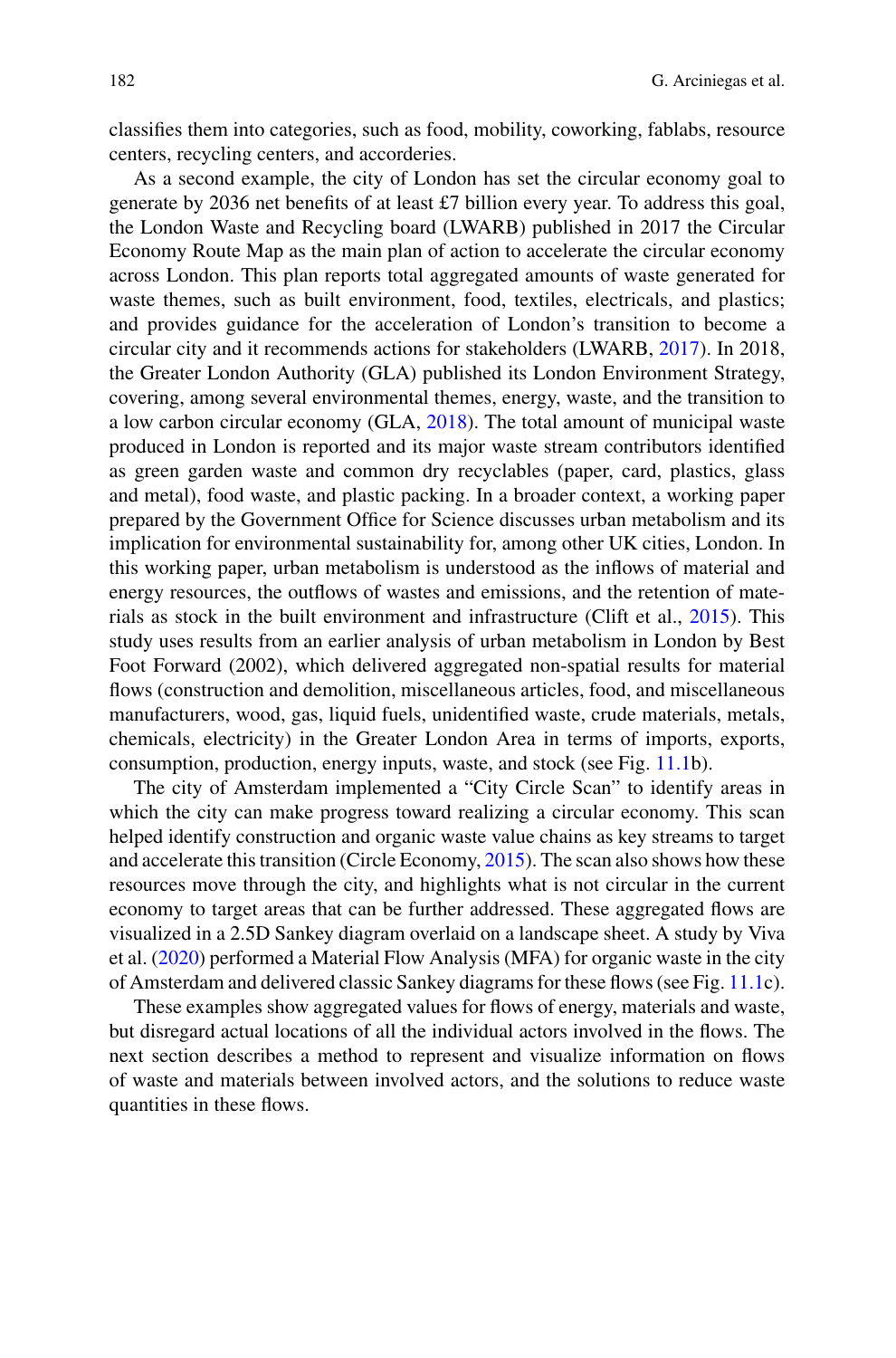## **11.3 Presentation of Information for Co-Developing CE Economy Strategies**

#### *11.3.1 Geodesign Decision Support Environment*

There are numerous ways to present and generate information to support spatial decision-making. Maps and charts are obvious and preferred means (Janssen & Uran, [2003\)](#page-17-21). Maps and interactive charts are common means, and more recently implemented ICT tools, such as IoT and dashboards (e.g., Jagtap et al., [2019\)](#page-17-22), virtual environments, multi-touch tables, and planning support theaters (e.g., Punt et al., [2020\)](#page-18-8). This section shows how waste management information can be presented in a digital tool, which is used at living lab workshop settings by stakeholders of the Amsterdam Metropolitan Area to co-develop spatial waste management strategies that contribute to developing a circular economy. The tool is called the GDSE, and [was developed as part of an EU-funded research project called REPAiR \(http://h20](http://h2020repair.eu/) 20repair.eu/).

The GDSE features an open-source prototype web application that has been implemented in living labs in six European peri-urban areas with the purpose to support the process of developing place-based eco-innovative spatial development strategies that aims to have a quantitative reduction of waste flows (Arciniegas et al., [2019\)](#page-16-0). Within REPAiR, a GDSE-related eco-innovative strategy is understood as: "*An alternative course of actions aimed at addressing the objectives identified within a Peri-Urban Living Lab (PULL) for developing a more CE in peri-urban areas, which can be composed of a systemic integration of two or more elementary actions, namely eco innovative solutions (EIS)* (Amenta et al., [2019\)](#page-16-9)." The GDSE is meant to be used collaboratively by multiple stakeholders and is structured in five main steps, namely Study Area, Status Quo, Targets, Strategy, and Conclusions. Each step addresses one or more of the design questions proposed in Steinitz's Geodesign framework (Steinitz, [2012\)](#page-18-1), and presents specific information to stakeholders. Table [11.1](#page-10-0) describes the purpose of each step, and the information that is presented, generated, and used.

This chapter focuses on the steps Study, Area, Status Quo, and Strategy, and utilizes the example of the Amsterdam Metropolitan Area Peri-Urban Living Lab (AMA PULL) to demonstrate how information is presented and used, to support spatial decision making for developing a circular economy. A pilot case study of REPAiR, the Amsterdam peri-urban area includes the city of Amsterdam, the provinces North Holland and Flevoland, which amount to a total of 32 municipalities containing over 2.4 million inhabitants. The CBS, the Statistics Netherland's database, provided waste datasets for companies, which included supply, composition, and processing of company/industrial waste in the Netherlands, for the year 2016. More specifically, this data contains information on the type of waste (Eural code), waste generator (i.e., name and geo-location of the company), and waste collector (name and location of waste treatment), and the type of waste treatment.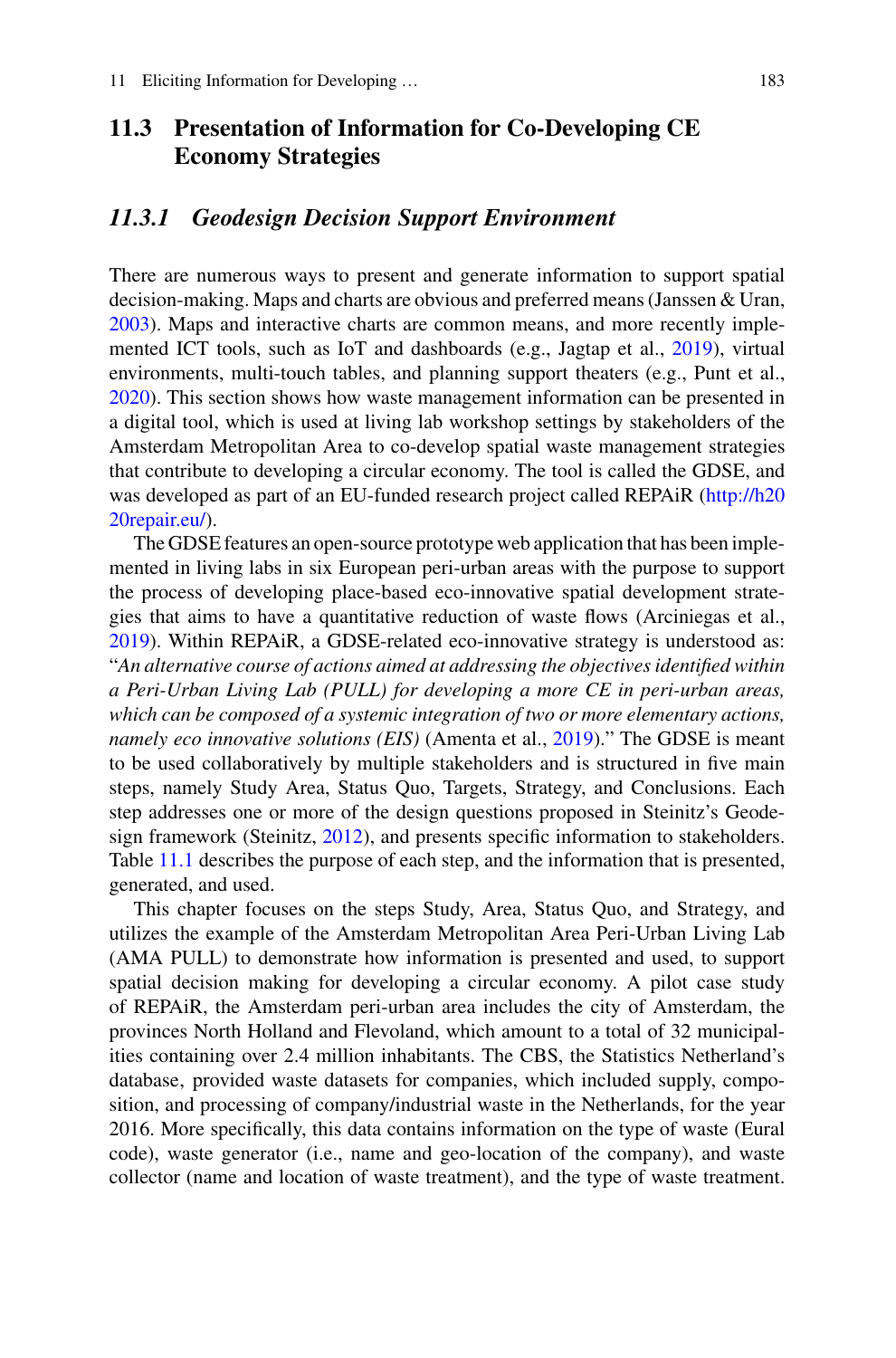| GDSE step   | Purpose of step                                                                                                                                                                                                                             | Information presented, processed, and<br>used                                                                                                                                                   |
|-------------|---------------------------------------------------------------------------------------------------------------------------------------------------------------------------------------------------------------------------------------------|-------------------------------------------------------------------------------------------------------------------------------------------------------------------------------------------------|
| Study area  | Describe and explore the<br>peri-urban area                                                                                                                                                                                                 | Maps: spatial planning and MFA<br>Charts: CE objectives as charts<br>Stakeholders: as text<br>Key resource flows: text and images                                                               |
| Status quo  | Describe the current status of<br>circularity of the peri-urban area<br>Present results of MFA<br>Present and rank CE objectives<br>relevant in the peri-urban area                                                                         | Flows: as Sankey diagrams and maps<br>Flow Assessment: as charts and maps<br>Wastescapes: as maps<br>Sustainability indicators: as numbers,<br>tables and charts<br>Objectives: text and images |
| Targets     | Match flow indicators targets with<br>CE objectives<br>Rank CE objectives                                                                                                                                                                   | Flow indicators as interactive text boxes<br>that can be linked with CE objectives<br>CE objectives as interactive text boxes that<br>can be ranked                                             |
| Strategy    | Present available solutions<br>Present actors involved in solutions<br>Choose solutions and their<br>locations as combined strategies<br>Explore how strategies affect flows<br>Control if targets have been<br>achieved and to what extent | Solutions as Images and charts<br>Actors as Maps<br>Strategies as maps<br>Flows as Sankey diagrams and maps<br>Charts                                                                           |
| Conclusions | Present generated a comparative<br>summary of the entire geodesign<br>process                                                                                                                                                               | Text, tables, charts, and maps                                                                                                                                                                  |

<span id="page-10-0"></span>**Table 11.1** Purpose and information presented for all five GDSE Steps (adapted from Arciniegas et al., [2019\)](#page-16-0)

The five steps of the GDSE are used in the phases of a peri-urban living lab, as defined in the REPAiR project by Amenta et al. [\(2019\)](#page-16-9).

## *11.3.2 Presenting Information on Waste Flows in Spatial Planning*

The first GDSE step "Study Area" presents the study area (i.e., the peri-urban Amsterdam Metropolitan area) to stakeholders using maps, charts, stakeholders, and key flows. Particularly, maps include external web mapping services (e.g., topographic or satellite photo from OpenLayers, Google maps, Leaflet, OpenStreetMaps), as well as individual thematic maps that were generated for the living lab's study area (e.g., environmental and socio-economic maps, waste management maps, and maps resulting from material flow analyses). These maps are available at all times at later stages of the collaborative process, and can be utilized, for example, as background maps, on which waste flows can be overlaid. The GDSE organizes and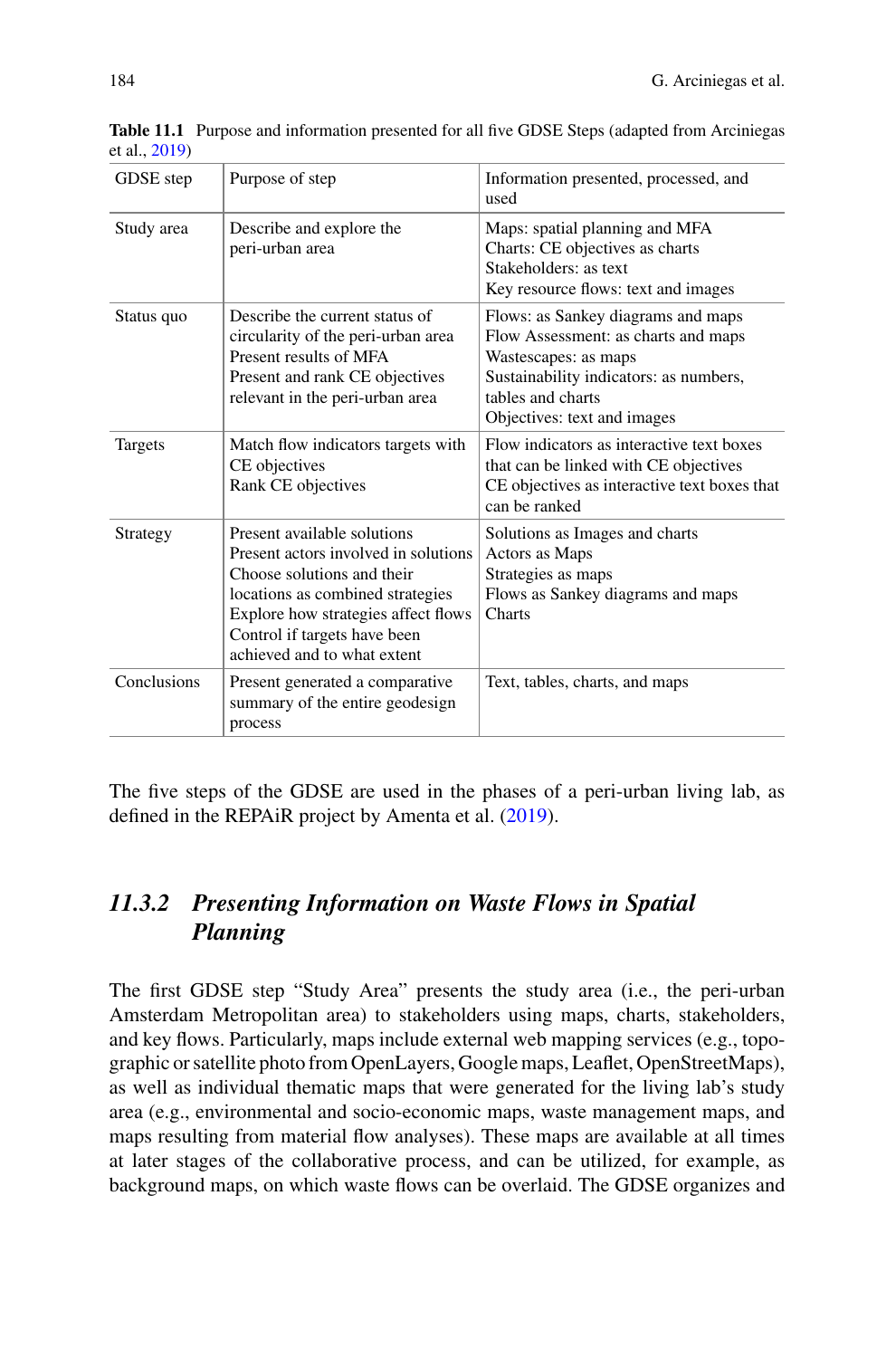presents map information for the AMA PULL, and also stores and presents information about stakeholders of the decision process and their specific objectives as tables and charts.

The second step "Status Quo" presents stakeholders with the key flows of materials and waste relevant to the study area, and allows stakeholders to define flow assessment indicators relevant to the key flows and specific administrative locations. Flows or resources are modeled as follows: yearly household and industrial waste data is gathered, geocoded, and coupled with European activity data. The result is a georeferenced point cloud of actors in vector format with attributes for type of waste, waste generator, (e.g., name and location of the company), and waste collector (name and location of waste treatment), and the type of waste treatment. Activitybased Material Flow Analysis is used to analyze and visualize this point data up to the level of individual materials (Geldermans et al., [2019\)](#page-17-23). Figure [11.2a](#page-12-0) shows flows visualized into two interlinked views: (1) as a Sankey diagram showing activities, materials involved, and flow rates. Flow direction is visualized mostly from left to right; and (2) as an animated flow line between actors in vector format on the map. The thickness of flow lines indicates relative flow ratios. The views are interactive and also interlinked, which means if a flow is selected on the Sankey diagram, it will be displayed on top of a background map, and color-coded accordingly on the flow map. The flow map shows the actual directions of the flows, which are determined based on whether the actor is categorized as the start (origin) or end (destination) of a flow. By hovering the mouse on a flow on the left, flow characteristics (such as start actor, end actor, material composition, treatment type) are displayed. Mouse hovering can also be done on Sankey flows on the flow map.

Figure [11.2b](#page-12-0) shows an example of a flow map used in an Amsterdam PULL workshop that focused on food waste. The participants wanted to visualize food waste flows for oils and fats at the material level in order to achieve an understanding of the individual material flows for this type of waste, and see which flows needed to be addressed in later steps to contribute to a CE. The GDSE evaluates the status quo in terms of flow indicators based on the MFA data. Flow indicators are first identified using existing literature and then are selected through a collaborative process by the stakeholders during a co-design workshop. REPAiR defines an initial list of flow indicators, which includes flow amounts (for each material or their combination, e.g., vegetal waste vs. separate vegetables and fruits), flow structure (e.g., percentage of renewable material in each flow), flow intensity (e.g., amount of flow consumed/conducted per person), flow efficiency (relationship between economic factors and each material flow), and flow density (material consumption/conduction to sustain urban development) (Arciniegas et al., [2019\)](#page-16-0). For the case of the flow in Fig. [11.2b](#page-12-0), stakeholders were interested in assessing the oils and fats flows per inhabitant for the entire city of Amsterdam.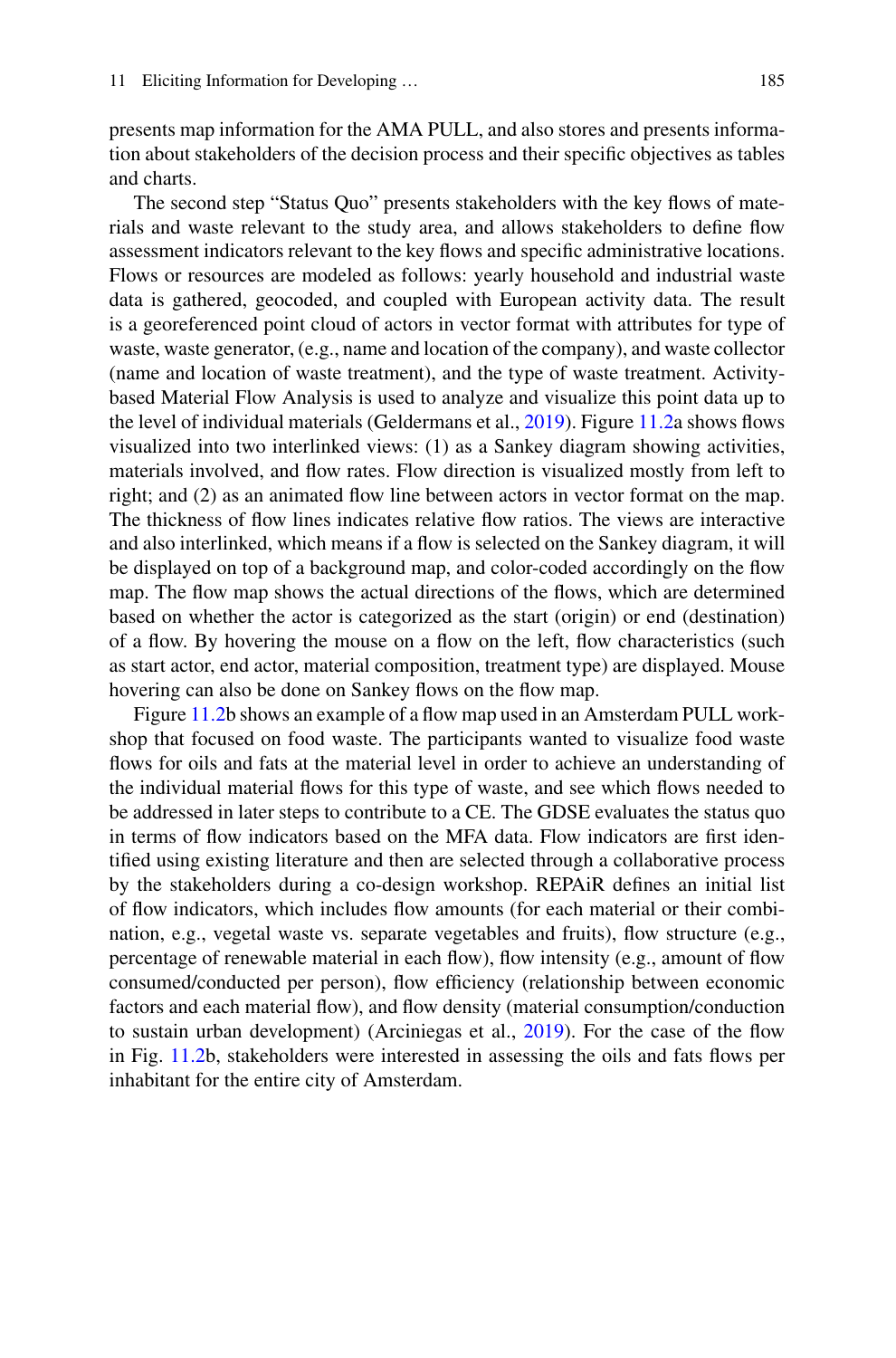

<span id="page-12-0"></span>**Fig. 11.2** Visualizing flows of food waste between actors in Amsterdam. (a) The Sankey diagram (left) shows individual flows color-coded for activity. A selection of flows is visualized on the flow map, while an animation shows the actual flow direction and flow attributes are retrieved via mouse hovering (right). (b) Aggregated flows visualized and color-coded at the material level

## *11.3.3 Presenting Circular Economy Strategies*

The fourth step Strategy helps stakeholders co-develop eco-innovative strategies for their city. A Strategy is a proposed combination of solutions implemented in specific areas by specific stakeholders. The GDSE stores all the solutions available for the case study, which were developed by researchers of the living lab, based on the circular economy goals of the city. Stakeholders use the GDSE to select from these existing solutions and draw implementations (i.e., polygons in vector format) of these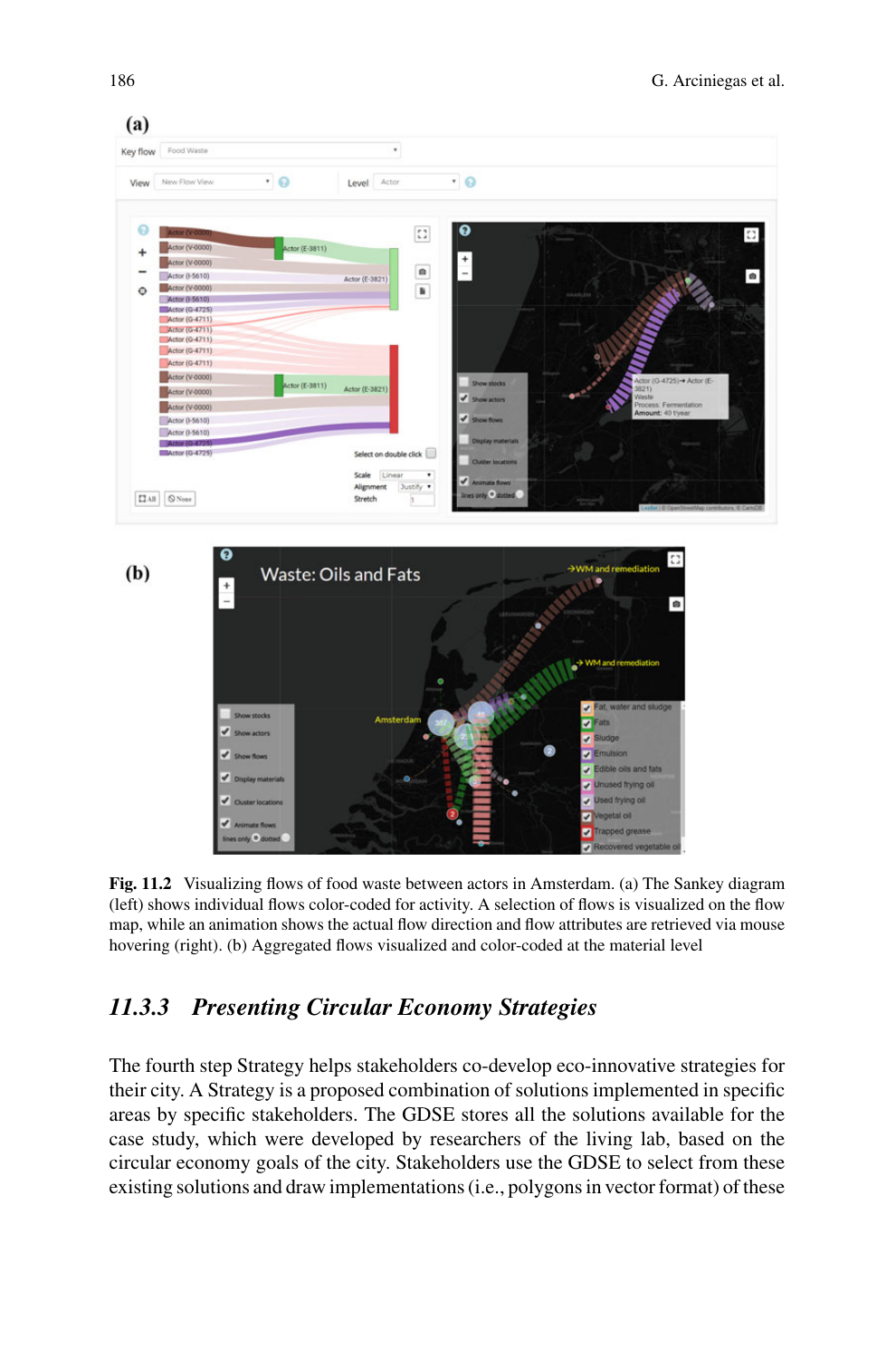solutions at desired spots or locations in the study area. After choosing one solution, members of the small group indicate which stakeholders should be involved in the development of the solutions for their metropolitan area. Within the REPAiR project, an *eco-innovative strategy* consists of:

- One or more *eco-innovative solutions*
- Implementation Locations (areas) of these specific solutions
- One or more Stakeholders to be involved in these implementations
- A number of Actors (companies, households) affected by the value chains of the solutions in the strategies

A REPAiR solution can be viewed as creative and smart ideas aimed to improve a specific and fixed process in relation to the management of waste as a resource. For example, a REPAiR local solution called BIO-BEAN can transform coffee grounds into renewable energy, and was implemented for the city of Amsterdam. The solution is intended to alter the current linear process of generating coffee grounds (which normally would finish at a landfill or incineration plant), through a process, more circular, proposed in the solution, in which the coffee grounds are collected, transported, processed, and turned into renewable energy. At the PULL workshops, stakeholders used the GDSE to propose implementations of Eco-innovative solutions. These implementations are locations where the solutions are relevant and can be operationalized. Within the GDSE system, an implementation of a solution is a polygon drawn by a stakeholder using a touch-enabled screen. One or more polygons for the same solution can be drawn by the stakeholders. Figure [11.3a](#page-14-0) illustrates a GDSE-implementation of the BIO-BEAN solution in peri-urban Amsterdam.

The map of Fig. [11.3a](#page-14-0) shows all actors that generate coffee grounds in the city center of Amsterdam, and outside: restaurants, hotels, catering. This is the basis for drawing implementations. Next, participants set a desired percentage that could be used for the solution. This will have an effect on the impact of the strategies. Using the GDSE and the information on the key flows presented earlier together with the map of relevant actors, participants can draw multiple implementations of the same solution, and also of other solutions that are part of their integrated strategy to develop the circular economy of their city. Multiple solutions can be selected and locations of implementation can be drawn using the GDSE (see Fig. [11.3b](#page-14-0)).

Once the small group finishes drawing implementations of solutions (i.e., their strategy), the next step is to press the *Calculate* button (Fig. [11.3b](#page-14-0)), which will start assessing the impact of their strategy on the waste and material flows of the status quo. The GDSE selects those actors and activities that produce the specific waste flow and assesses all the strategies that were drawn by all the groups, both in terms of sustainability and circularity. Flows and actors inside a drawn polygon are incorporated in the calculations to modify the flow situation and thereby reduce quantities of waste (Fig. [11.3c](#page-14-0)).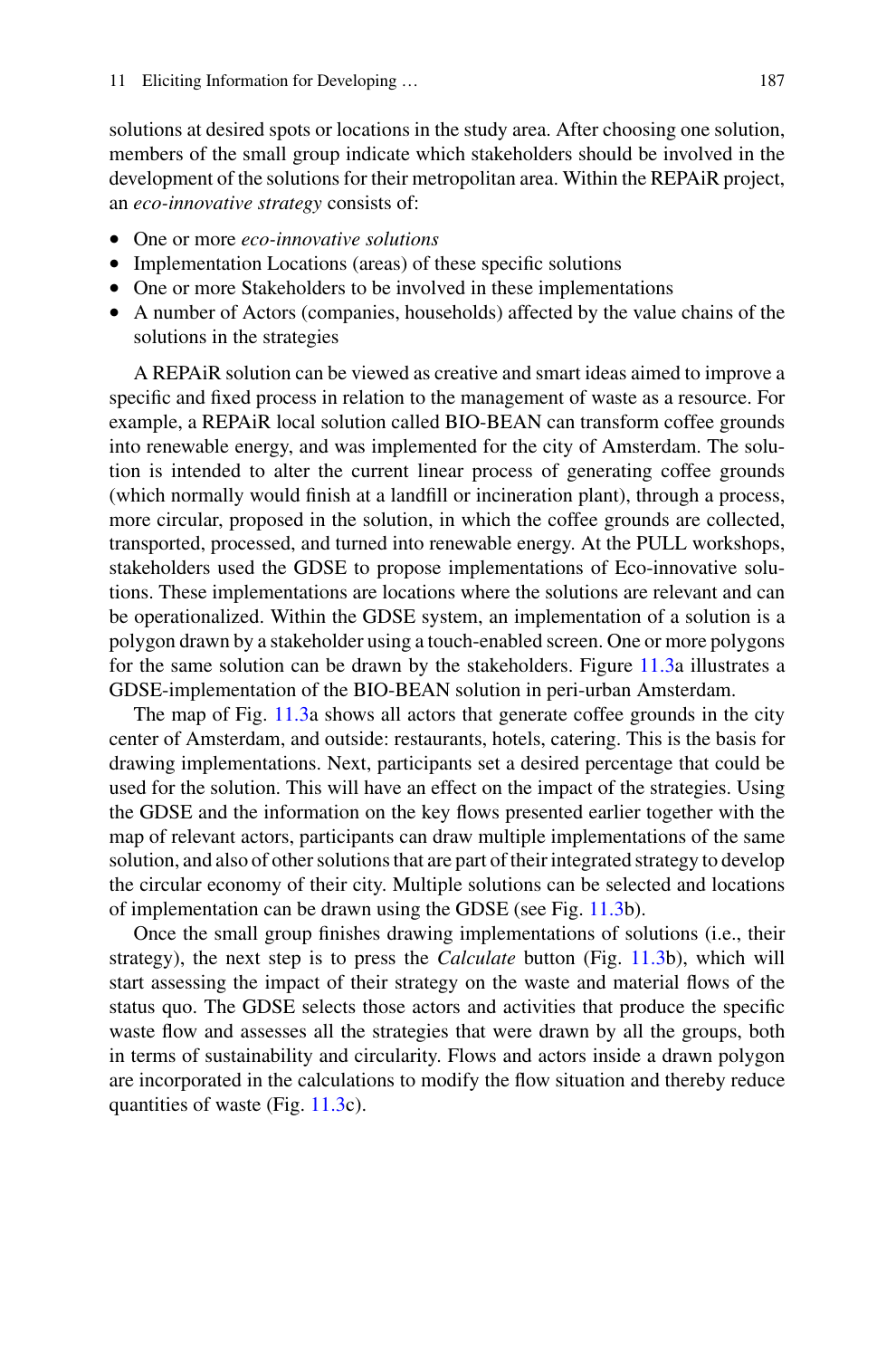

<span id="page-14-0"></span>**Fig. 11.3** Visualizing solutions and strategies, and their impact. (a) Drawn polygons represent spatial implementations of BIO-BEAN solution at workshop, overlaid with a map of actors that generate coffee grounds. (b) Combining implementations of BIO-BEAN with other two solutions into one strategy. (c) Sankey diagram showing color-coded impacts, and new attributes of the flow on mouse hovering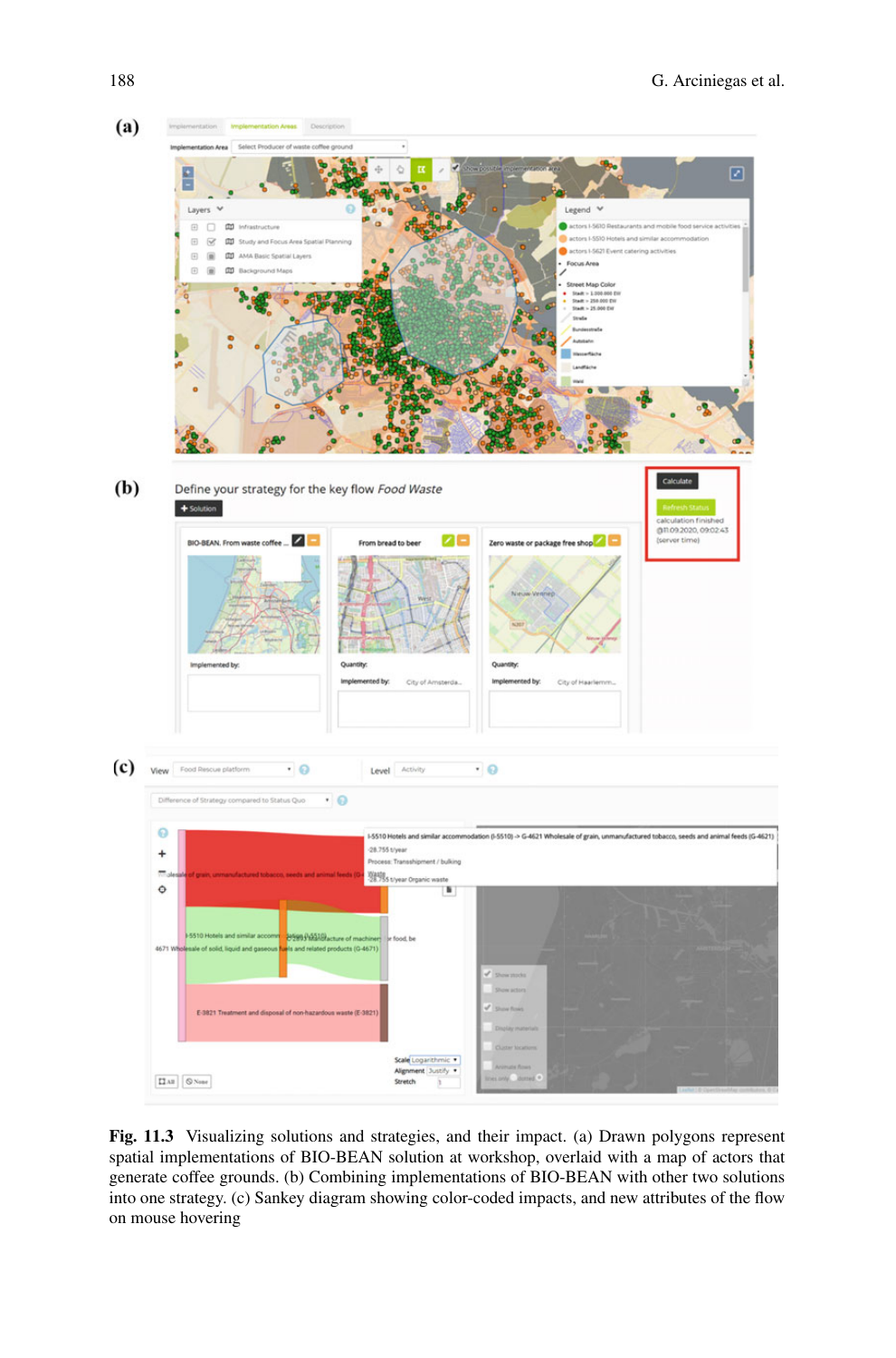## *11.3.4 Presenting Flow Assessment of Circular Economy Strategies*

To assess the impacts of one strategy (i.e., a bundle of solution implementations) on the flows, all solutions must be modeled and operationalized involving a consistent flow modeling. Thus, REPAiR solutions are modeled as a collection of *solution parts*, where one solution part describes a proposed process looking to affect a current process (this is, status quo flows between economic activities). A solution part is defined as six schemes for six processes, namely flow modification, shift of flow origin, shift of flow destination, new flow creation, flow prepending, and flow appending.

Assessing flow changes is done by comparing the status quo flow indicators set earlier with the anticipated changes introduced by the strategies. Once a combination of solutions and their implementation areas were chosen by the workshop participants, the GDSE calculated the impact in three steps; (1) actors within the drawn implementation areas are captured and selected. (2) A flow calculation algorithm redistributes the flows in between the economic activities, keeping overall mass balance of the affected flows consistent and also distributing total surplus or shortfalls within an economic activity in between all actors inside the drawn implementation area. (3) Flow changes are reflected in the chosen flow indicators and their values can be compared with the targets that were defined earlier. Figure [11.3c](#page-14-0) shows this visualized in the GDSE. The flow in red denotes a reduction of food waste at the level of activity "Wholesale of grain, unmanufactured tobacco, seed and animal feeds" by 28.8 tons/year, while green flows show increased quantities of materials or waste demonstrating a positive impact of the drawn strategy on the circular economy of Amsterdam.

#### **11.4 Conclusions**

This chapter demonstrated how information on flows of resources can be portrayed and used to improve the circularity of waste flows in a peri-urban area. The REPAiR project's main support tool, the GDSE, is a tool that attests to the reported shift of cartography, in line with the development of ICT and GIS, from static maps and charts to *interactive dynamic maps* that prompt the inclusion and activation of stakeholders in the spatial planning process, and includes a cartographic representation of flows of resources and materials to create enhanced spatial strategic scenarios. The GDSE was used in workshops as part of the Amsterdam PULL, playing the role of the main tool for the creation and communication of both spatial information and strategic scenarios that decrease waste quantities. Flows of resources were successfully presented to stakeholders at the level of commercial activity, individual actors, and specific materials in order to provide more insight into the waste flows coming in and out of Amsterdam. Beyond applying sound cartographic principles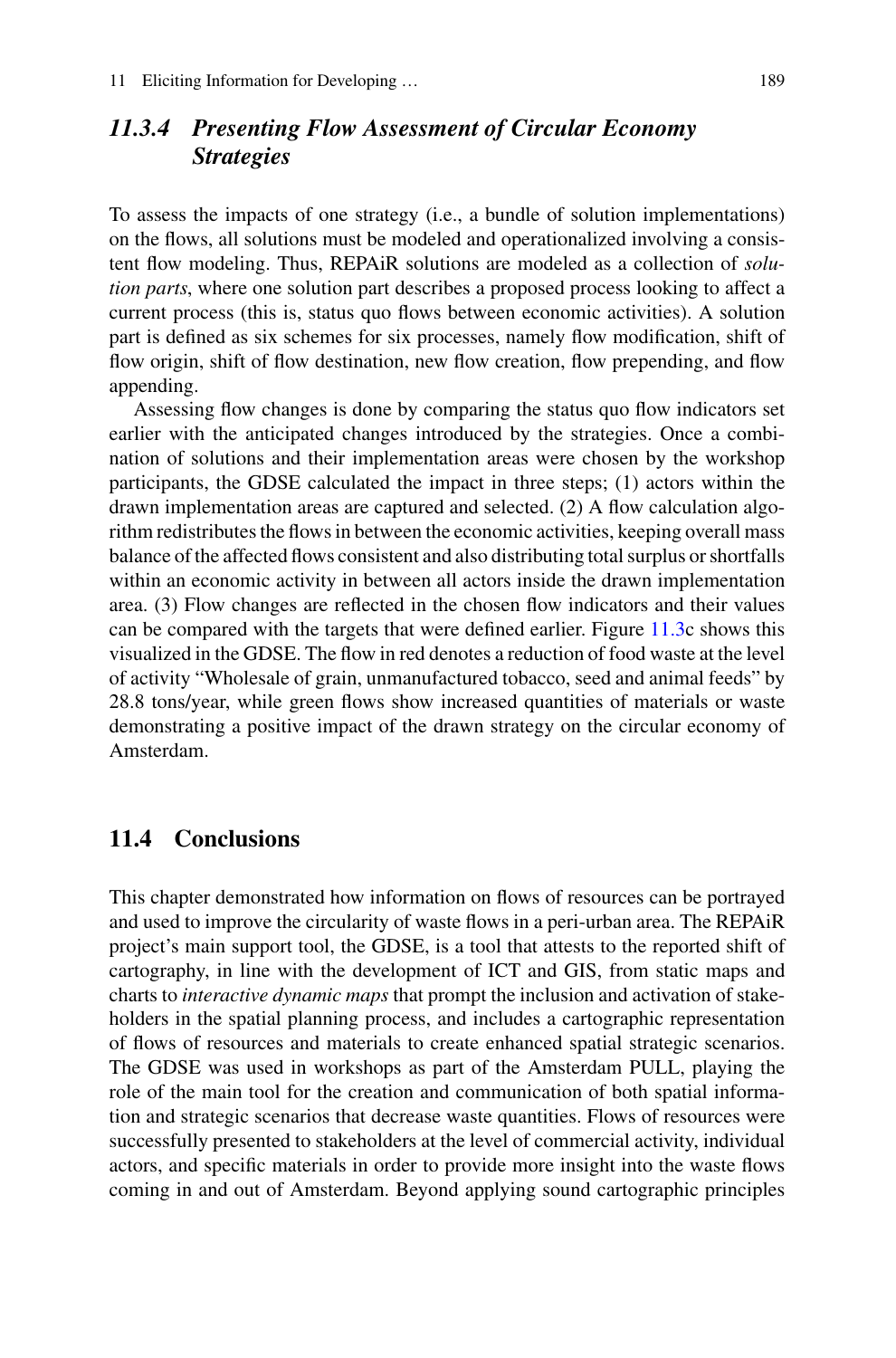when preparing informative interactive dynamic flow maps, it is important to note that the success of the GDSE-implementation also, and quite strongly, depends on the availability, quality, and detail level of the data necessary for mapping and processing flows of resources. Data on yearly household and industrial waste is not always easy to find, and very often is confidential, and in some countries not detailed enough (to allow analysis at the level of specific materials) or just absent. The GDSE is meant to be used in workshops and by teams of stakeholders, following a stepwise structure that allows them to (1) attain a common understanding of their study area both in geographical and waste management terms, (2) explore and understand the spatial dimensions, actors involved, and material-specific compositions of the various flows of resources flowing into and out of their city, and (3) use this information identify actors, neighborhoods, city areas where solutions can be optimally implemented in order to reduce waste quantities in their peri-urban area, thereby making progress toward developing a circular economy.

**Acknowledgements** This research has received funding from the European Union's Horizon 2020 research and innovation program. We want to thank Christoph Franke (GGR) for their vital contributions to the software development of the GDSE.

#### **References**

- <span id="page-16-9"></span>Amenta, L., Attademo, A., Remøy, H., Berruti, G., Cerreta, M., Formato, E.,…. Russo, M. (2019). Managing the transition towards circular metabolism: Living labs as a co-creation approach. *Urban Planning, 4*(3), 5–18.
- <span id="page-16-0"></span>Arciniegas, G., Šileryté, R., D˛abrowski, M., Wandl, A.,Dukai, B., Bohnet, M., & Gutsche, J.-M. (2019). A geodesign decision support environment for integrating management of resource flows in spatial planning. *Urban Planning, 4*(3), 32–51. <https://doi.org/10.17645/up.v4i3.2173.>
- <span id="page-16-2"></span>Arnberger, E. (1970). Die Kartographie als Wissenschaft und ihre Beziehungen zur Geographie und Geodasie. *Mitteilungen Der Osterreichischen Geographischen Gessellschaft, 112*, 204–232.
- <span id="page-16-5"></span>Aslanikashvili, A. F. (1974). *Metakartografija. Osnownyje problemy*. Mecniereba.
- <span id="page-16-7"></span>Berlant, A. M. (1992). Konwiergiencyja tieorieticzeskich koncepcyj w sowriemiennoj kartografii. In Kartosemiotika 3, Bratislava-Drezden: Mieżdunarodnyj korrespondenc-seminar.
- <span id="page-16-4"></span>Bertin, J. (1967). *Semiologie graphique*. Les diagrammes, les reseaux, les cartes. Mouton et Gouthier-Villars.
- BFF. (2002). City limits: a resource flow and ecological footprint analysis of Greater London, Oxford. Available at [www.citylimitslondon.com/downloads/Completereport.pdf.](http://www.citylimitslondon.com/downloads/Completereport.pdf)
- <span id="page-16-3"></span>Board, C. (2017). The communication models in cartography. In A. J. Kent & P. Vujakovic (eds.), *The Routledge handbook of mapping and cartography* (pp. 29–43). Routledge.
- <span id="page-16-8"></span>Circle Economy, TNO, FABRIC, and City of Amsterdam. (2015, October). Amsterdam Circular. A vision and roadmap for the city and region.
- <span id="page-16-1"></span>Clift, R., Druckman, A., Christie, I., Kennedy, C., & Keirstead, J. (2015). *Urban metabolism: A review in the UK context*. Future of cities: working paper. Foresight, Government Office for Science. Available online at https://assets.publishing.service.gov.uk/government/uploads/sys [tem/uploads/attachment\\_data/file/470766/gs-15-30-future-cities-urban-metabolism.pdf.](https://assets.publishing.service.gov.uk/government/uploads/system/uploads/attachment_data/file/470766/gs-15-30-future-cities-urban-metabolism.pdf.)
- <span id="page-16-6"></span>Czerny, A. (1993). *Cartographic model of reality. Structure and properties*. Geographical Studies, no. 7, IGiPZ PAN, Wrocław: Ossolineum.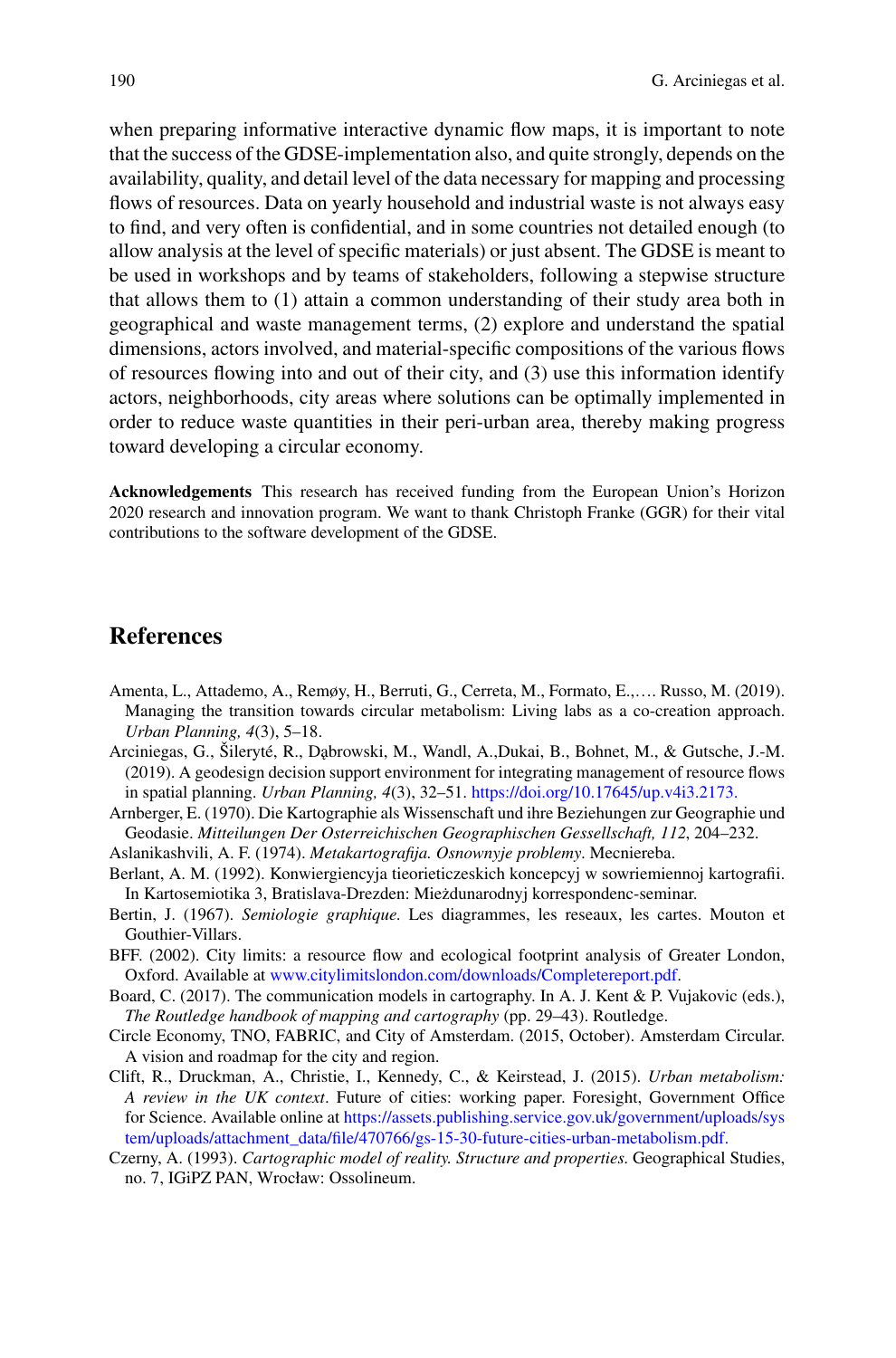- <span id="page-17-5"></span>Dent, B. D. (1972). Visual organization and thematic map communication. *Annals of the Association of American Geographers, 62*(1), 79–93.
- <span id="page-17-17"></span>Field, K. (2014). A cacophony of cartography. *The Cartographic Journal, 51*(1), 1–10.
- <span id="page-17-11"></span>Freitag, U. (1971). Semiotik und Kartographie. Über die Anwendung kybernetischer Disziplinen in der theoretischen Kartographie, Kartographische Nachrichten, Bd. 21, H. 5, s. 171–182.
- <span id="page-17-2"></span>Geddes P. (1947). Town Planning in Kapurthala. A Report to H.H. the Maharaja of Kapurthala, 1917. In J. Tyrwhitt (Ed.), *Patrick Geddes in India* (p. 26). Lund Humphries.
- <span id="page-17-23"></span>Geldermans, B., Wandl, A., Steenmeijer, M., Furlan, C., Streefland, T, Formato, E., Cerreta, M., Amenta, L., Varju, V., Inglese, P., et al. REPAiR: REsource Management in Peri-urban AReas: Going Beyond Urban Metabolism: D3.3 Process Model for the Two Pilot Cases: Amsterdam, The Netherlands & Naples, Italy; Revised Version 30 April 2019; Delft University of Technology: Delft, The Netherlands, 2019.
- <span id="page-17-20"></span>Greater London Authority. (2018). London Environment Strategy. May 2018. Greater London Authority. Available at [https://www.london.gov.uk/sites/default/files/london\\_environment\\_str](https://www.london.gov.uk/sites/default/files/london_environment_strategy_0.pdf.) ategy\_0.pdf.
- <span id="page-17-16"></span>Harley, J. B. (1989). Deconstructing the map. *Cartographica, 26*(2), 1–20.
- <span id="page-17-4"></span>Hartley, R. V. (1928). Transmission of information. *Bell System Technical Journal, 7*, 535–563.
- <span id="page-17-22"></span>Jagtap, S., Bhatt, C., Thik, J., & Rahimifard, S. (2019). Monitoring potato waste in food manufacturing using image processing and internet of things approach. Sustainability*, 11*(11), 3173.
- <span id="page-17-21"></span>Janssen, R., & Uran, O. (2003). Presentation of information for spatial decision support. A survey on the use of maps by participants in quantitative water management in the IJsselmeer region, The Netherlands. *Physics and Chemistry of the Earth*, Parts A/B/C, *28*(14–15), 611–620.
- <span id="page-17-9"></span>Keates, J. S. (1996). *Understanding maps* (2nd ed.). Longman.
- <span id="page-17-15"></span>Kent, A. J. (2017). Trust me, I'm a cartographer: Post-truth and the problem of a critical cartography. *The Cartographic Journal, 54*(3), 193–195.
- <span id="page-17-1"></span>van der Leer, J., van Timmeren, A., & Wandl, A. (2018). Social-ecological-technical systems in urban planning for a circular economy: An opportunity for horizontal integration. *Architectural Science Review, 61*(5), 298–304. [https://doi.org/10.1080/00038628.2018.1505598.](https://doi.org/10.1080/00038628.2018.1505598)
- <span id="page-17-19"></span>London Waste and Recycling Bard. (2017). London's circular economy route map. Circular London. Available online at [https://www.lwarb.gov.uk/wp-content/uploads/2015/04/LWARB-London%](https://www.lwarb.gov.uk/wp-content/uploads/2015/04/LWARB-London%25E2%2580%2599s-CE-route-map_16.6.17a_singlepages_sml.pdf.) E2%80%99s-CE-route-map\_16.6.17a\_singlepages\_sml.pdf.
- <span id="page-17-7"></span>MacEachren, A. (1995). *How maps work: Representation, visualization, and design*. Guilford Press.
- MacEachren, A., & Kraak, M. (1997). Exploratory cartographic visualization: Advancing the agenda. *Computers and Geosciences, 23*(4), 335–344.
- <span id="page-17-0"></span>[Mairie de Paris. \(2017\). Paris Circular Economy Plan \(2017–2020\). Available at](https://cdn.paris.fr/paris/2019/07/24/38de2f4891329bbaf04585ced5fbdf0f.pdf) https://cdn.paris. fr/paris/2019/07/24/38de2f4891329bbaf04585ced5fbdf0f.pdf.
- <span id="page-17-3"></span>McHarg, I. L. (1969). *Design with nature*. Doubleday/Natural History Press.
- <span id="page-17-6"></span>Montello, D. R. (2002). Cognitive map-design research in the twentieth century: Theoretical and empirical approaches. *Cartography and Geographic Information Science, 29*(3), 283–304.
- <span id="page-17-14"></span>Muehlenhaus, I. (2014). Going viral: The look of online persuasive maps. *Cartographica, 49*(1), 18–34.
- <span id="page-17-8"></span>Olson, J. M. (1984). Cognitive issues in map use, International Yearbook of. *Cartography, 24*, 151–157.
- <span id="page-17-18"></span>P[aris Urban Planning Agency \(APUR, 2020\). Available at](https://www.apur.org/dataviz/nouvelles_economies/index.html.) https://www.apur.org/dataviz/nouvelles\_ economies/index.html.
- <span id="page-17-10"></span>Perkins, C. (2017). Critical cartography. In A. J. Kent & P. Vujakovic (eds.), *The Routledge handbook of mapping and cartography* (pp. 80–89). Routledge.
- <span id="page-17-13"></span>Peterson, M. P. (2007). The Internet and multimedia cartography. In W. Cartwright, M. P. Peterson, & G. Gartner (eds.), *Multimedia cartography* (pp. 35–50). Springer.
- <span id="page-17-12"></span>Pravda, J. (1994). Cartographic thinking, map language and map semiotics. *Geographia Slovaca, 5*, 7–46.